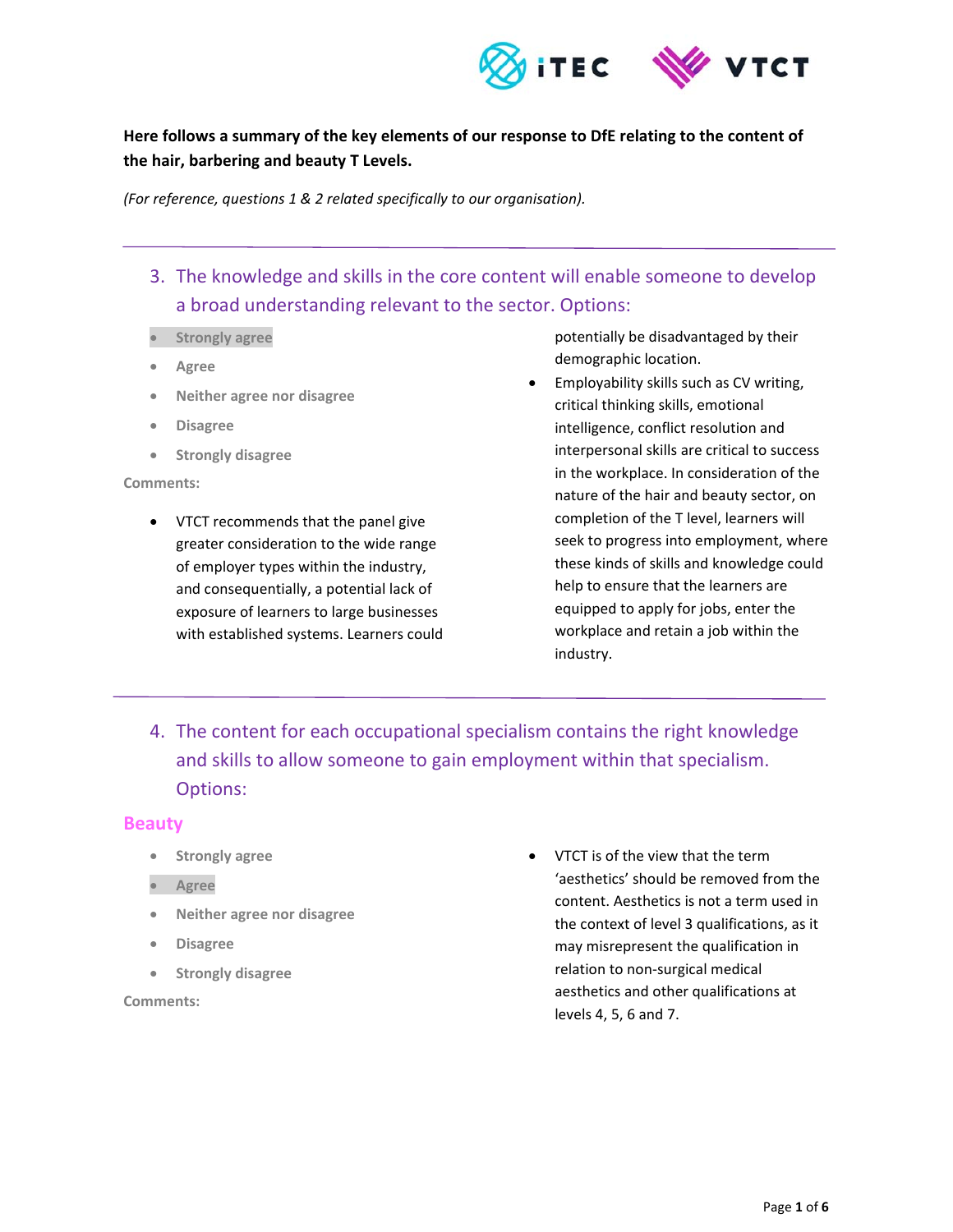

# **Barbering**

- **Strongly agree**
- **Agree**
- **Neither agree nor disagree**
- **Disagree**
- **Strongly disagree**

#### **Comments:**

 Overall, VTCT believes that the content of the occupational specialism for barbering is suitable for the purpose of entering employment as a barber upon completion of the qualification. However, below are some points that may need to be considered so as to not restrict learners in completing the qualification.

## **Performance Outcome 2 – Use a range of creative and precision barbering techniques to create a variety of style, including fashion forward trends**

- This unit has pattern work incorporated in the unit. However, when designing the final qualification/unit, care may need to be given to the level of importance associated with this area, as common challenges include finding models as well as variance in provider skills whereby some teachers and barbers have greater flair and skill in this than others. Pattern work in hair is not standardised in terms of typical or mainstream services across the whole barbering industry.
- It is recognised that the number of men having pattern work is a very small percentage of overall barbering services that are availed of by the public. VTCT recognises that to motivate learners to achieve more technical skills on their TQ, pattern work could be split out to be optional, so that learners can still pass

the cutting aspect even if they're unable to access clients to pass detailing and patterns in the hair.

## **Performance Outcome 5 – Provide bleaching, toning and colouring grey hair services**

- VTCT believes that this unit may present barriers in terms of the availability of models. In many areas of the country, colouring men's hair is still a marginal service in barbershops. The techniques listed appear to use commercial terminology such as "shoe shine" which is a description of partial colouring but not necessarily understood as a collective hairdressing/barbering colouring term.
- VTCT would also ask the panel to consider the use of the word "guy lights" after extensive research there is no reference to either "shoe shine" nor "guy lights" within text books or online.
- VTCT has evidence from the delivery of current barbering qualifications that providing bleaching and toning grey hair services are not widely accessible and can present barriers for learner achievement. The market for men's colouring services is 'bespoke' and not necessarily a traditional service offered by most barbershops.
- Where colouring men's hair is offered, it is usually by a hairdresser in a salon environment. Traditional barbershops would not necessarily hold the full range of stock required, or have staff qualified to offer this service. For all these reasons, VTCT would propose that the men's colouring services content is removed from barbering and inserted as an option using the colouring ranges within hairdressing.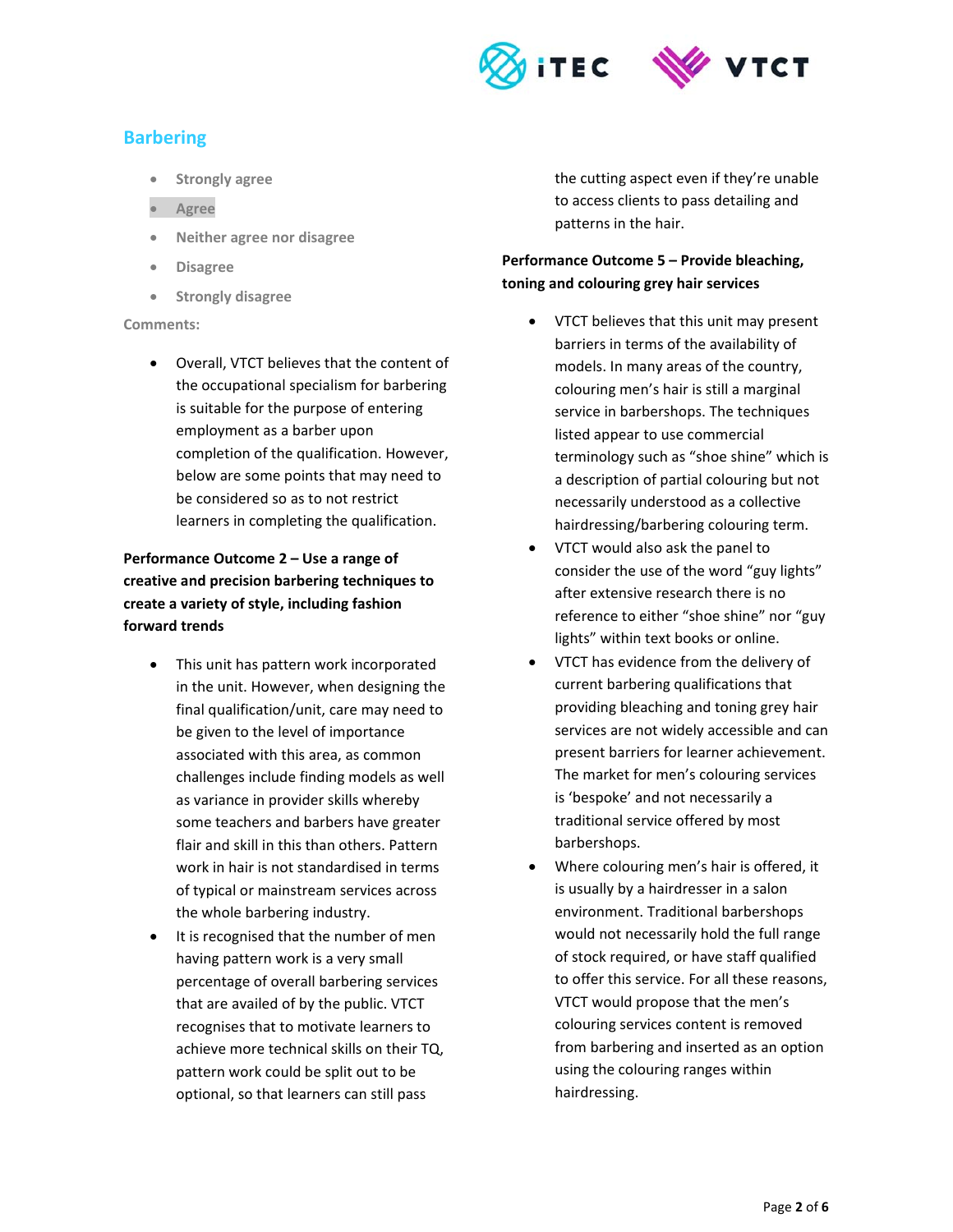

# **Hairdressing**

- **Strongly agree**
- **Agree**
- **Neither agree nor disagree**
- **Disagree**
- **Strongly disagree**

#### **Comments:**

- VTCT is generally happy with the hairdressing content, recognising that skills which require a high degree of dexterity and those that can only be acquired over a period of time have been included.
- 5. Is there anything missing from the content for the occupational specialisms? If you respond yes, please provide details in the comment section.

## **Beauty**

- **strongly agree**
- **Agree**
- **Neither agree nor disagree**
- **Disagree**
- **•** Strongly disagree

#### **Comments:**

**Performance Outcome 4 – Perform manual and technical treatments using basic and advanced therapy techniques and equipment** 

VTCT recommends the following amendments:

- The word "basic" is used in the outcome title; however, there is nothing within the content to indicate which treatments are being considered as basic treatments.
- "How to complete bespoke advanced manual therapy treatment plans." – 'advanced' is also a word that VTCT would recommend is removed, as per comments relating to PO1. Also, manual and technical therapy treatment plans should also be included as this is reflective of the Performance Outcomes and ensures that all the range is expected

to be covered, not just the manual aspect.

 "Electric muscle stimulation (body only)." VTCT recommends that the face is included as otherwise there will be a disparity in ability/knowledge of learners on a TQ and equivalent Level 3 qualifications, disadvantaging the TQ holders.

## **Performance Outcome 5 – Create and demonstrate a range of make‐up looks including the enhancement of eyelashes and eyebrows**

VTCT recommends the following amendments:

 "How to select skin preparation and skin care products based on client's skin type, condition and desired look." – The title of the unit is 'Create and demonstrate a range of make‐up looks including the enhancement of eyelashes and eyebrows' so the presumption is that the emphasis is on make‐up product selection, not skin care.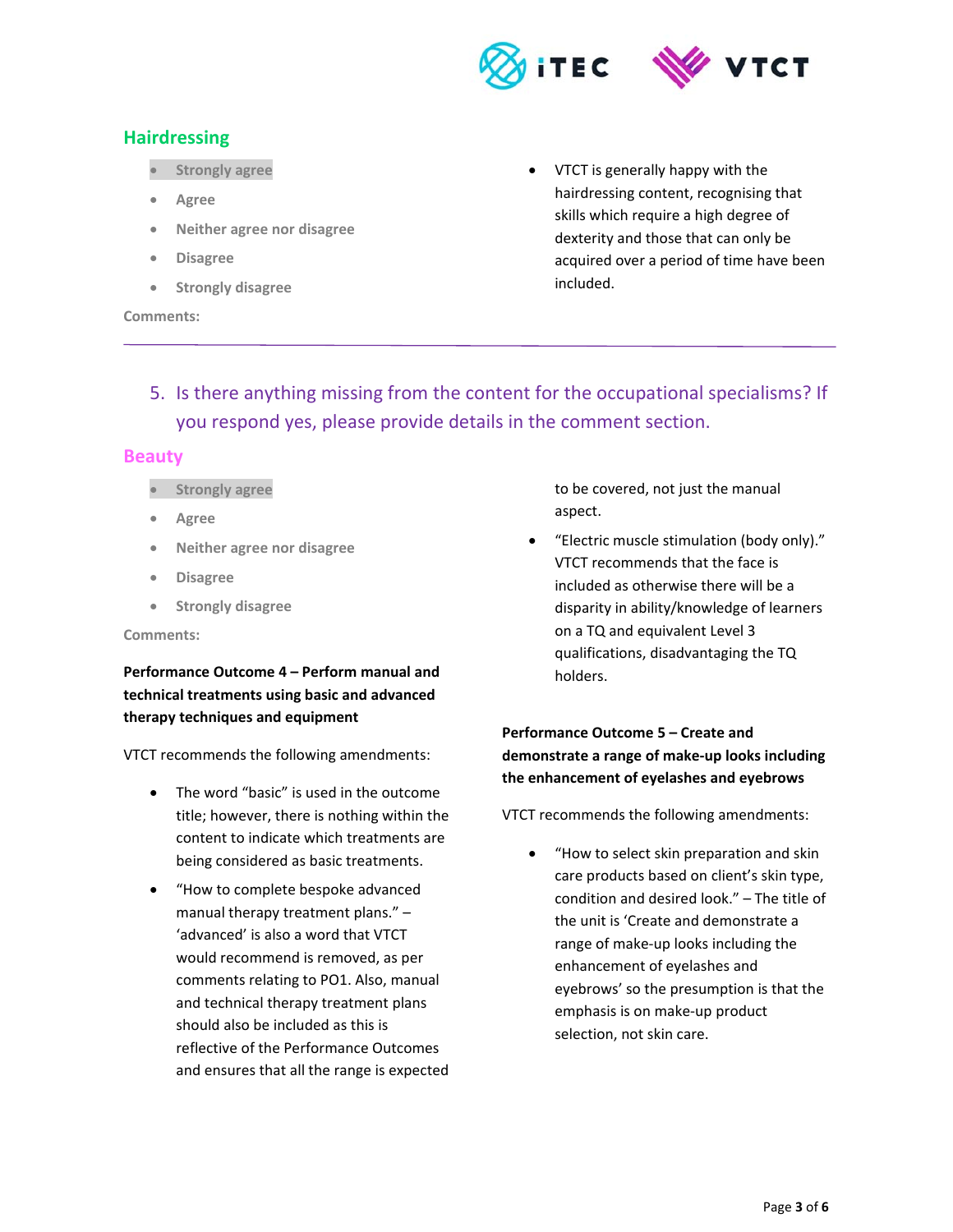

# **Barbering**

- **Strongly agree**
- **Agree**
- **Neither agree nor disagree**
- **Disagree**

## **Hairdressing**

- **Strongly agree**
- **Agree**
- **Neither agree nor disagree**

**Strongly disagree** 

**Comments:** 

Please see comments provided in question 4.

- **Disagree**
- **strongly disagree**

## Comments:

# 6. Is there anything in the content for the occupational specialisms that is unnecessary?

## **Beauty**

- Yes
- No
- Unsure

## Comments:

 VTCT is of the view that the term 'aesthetics' should be removed from the content. Aesthetics is not a term used in the context of level 3 qualifications, as it may misrepresent the qualification in relation to non‐surgical medical aesthetics and other qualifications at levels 4, 5, 6 and 7.

# **Performance Outcome 1 – Develop and recommend bespoke treatment plans and experiences**

 "How to perform consultations for advanced manual and technical therapies to design bespoke treatment plans which include:" – VTCT would recommend that the word "advanced" is removed from here as it is not reflective of the Performance Outcome.

## **Performance Outcome 2 – Provide hand, nail and foot services to meet current trends**

- VTCT would like to query the terminology here; the industry recognises these treatments as manicures and pedicures. The apprenticeship standard had to use the term hand, nail and foot services due to the similar content within the nail technician standard.
- The change in vocabulary was a requirement by the IFA and not the employers on the steering groups. Therefore, as there is no nail technician T Level, can the appropriate industry terminology now be used for this performance outcome?
- Employers need to be able to recognise the skill set of the learner by the titles of the unit they have studied. The current terminology is not used within the industry by employers. There are also references to manicures and pedicures within the unit content.

**Performance Outcome 3 – Provide a range of temporary and permanent hair removal services**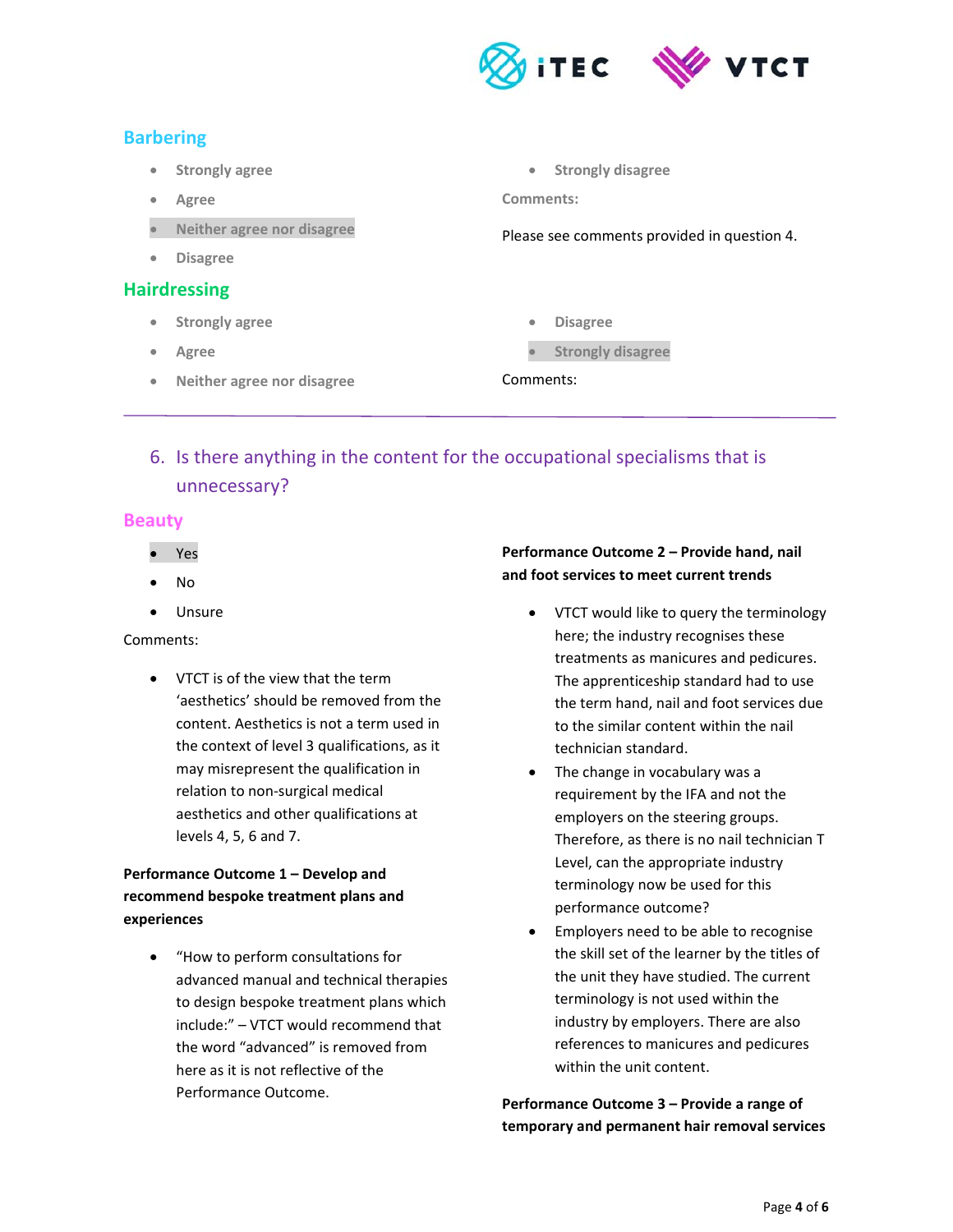

VTCT recommends the following amendments:

• The word "permanent" should be removed as using waxing is being discussed within the content.

**Performance Outcome 4 – Perform manual and technical treatments using basic and advanced therapy techniques and equipment** 

VTCT recommends the following amendments:

- "Consult, plan, perform and adapt advanced manual therapies, inclusive of Swedish massage (face, scalp and body), singularly or as a course to meet client's physical and psychological characteristics, treatment objectives (relaxing, wellbeing, uplifting, detoxifying and stimulating) needs and expectations" – Swedish massage is not an advanced therapy.
- "Deep tissue" and "lymphatic drainage and pressure point massage" – for the two techniques highlighted, VTCT's

## **Barbering**

- Yes
- No
- Unsure

Comments:

Please see comments provided in question 4.

#### **Hairdressing**

- Yes
- No
- Unsure

Comments:

advice has always been that a learner should already have a level 3 qualification before performing deep tissue massage or lymphatic drainage. This would be a level 4 qualification and we have found that most insurance companies would not insure learners without an additional qualification.

**Performance Outcome 5 – Create and demonstrate a range of make‐up looks including the enhancement of eyelashes and eyebrows** 

VTCT recommends the following amendments:

 VTCT recommends reconsidering the suitability of the fashion and photographic skills in this performance outcome. These techniques are advanced and specialist and not commonly carried out by beauty therapists at level. The skill set sits within content for theatrical and media make‐up artistry qualifications.

 One technical terminology consideration that VTCT would like to raise relates to the use of the term 'precision cutting', which is the term used for solid lines and zero elevation; so VTCT suggests that 'close cutting' may be confusing as a term within the content.